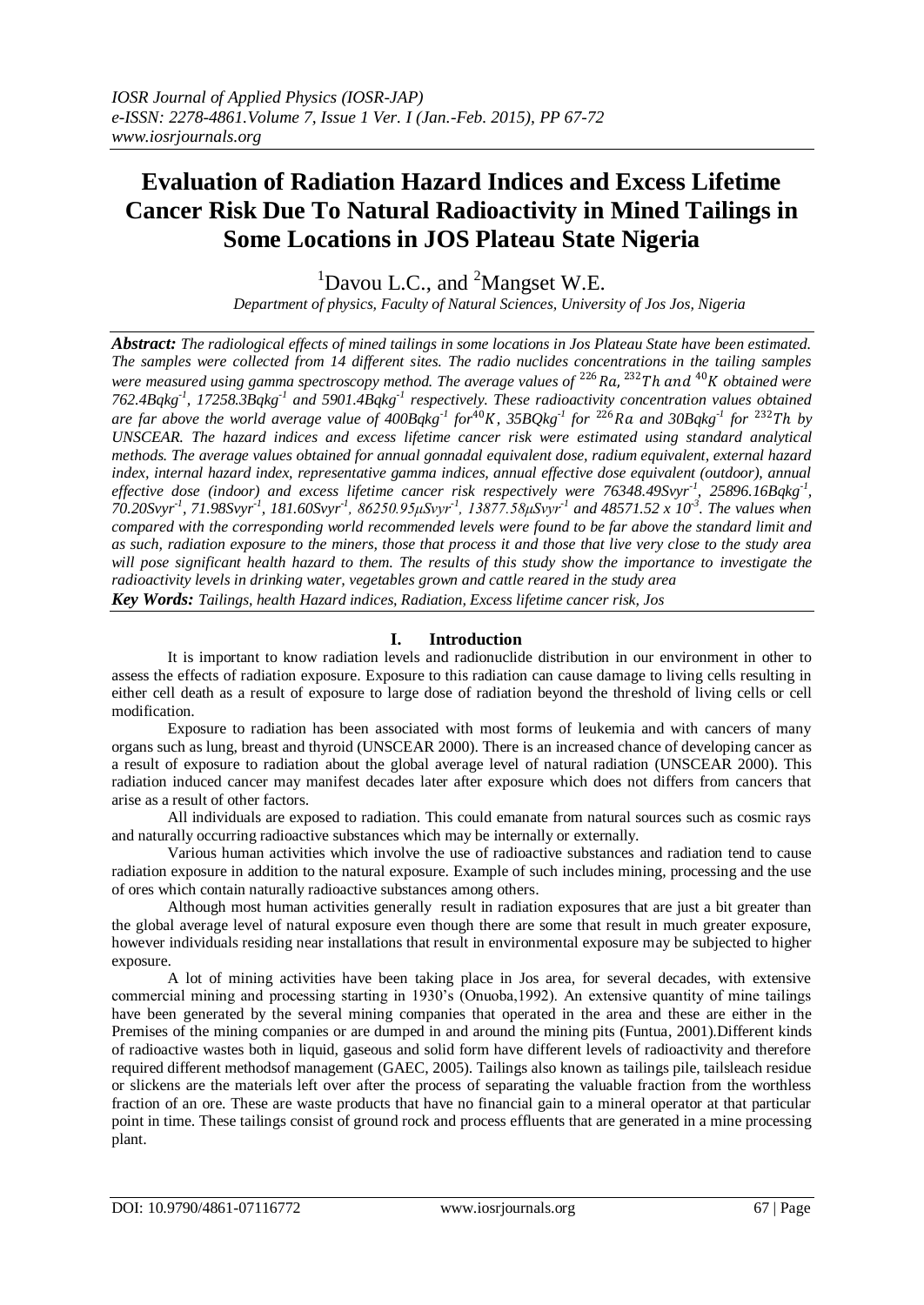Tailings characteristics can vary greatly and dependent on the ore mineralogy together with the physical and chemical processes used to extract the economic product. Tailings of the same type may possess different mineralogy and therefore will have different physical and chemical characteristics (Ritsey, 1989).

Tailings are around ten times moreradioactive than typical granites. If someone were tolive continuously on top of the ranger tailings, theywould receive about double their normal radiationdose from the actual tailings or even more (Nasir,

1993).

Typically, the tailings consist of heavyaccessory minerals that include: Zircon, monazite,xenotine, ilmenite, magnetite, some columbite andcassiterite (Funtua, 2001).These tailings that contain radioactiveelements remain active for a very long period of timeand will continue to be potentially dangerous. Overthe last century, the volume of tailings beinggenerated has grown dramatically as the demand forminerals and metals has increased and lower grades

of ore are being mined. In the 1960's, tens ofthousands of tons of tailings were produced eachday and by 2000 this figure has increased to hundredsof thousands (Kajubick, et al., 2003).Significantly, the hazardous nature ofradioactive source depends on the radionuclidesactivity.Monazite and Zircon are found to be morehazardous than the rest of the minerals that arefrequently associated with cassiterite (garnet, pyrite,rutilegeetc) (Umar and Rabiu, 1995). As such, allthese minerals are radioactive and a major source ofexternal radiation hazard to workers who handle themin the mines and mills as well as the general publicliving around the area.Both mechanical and chemical processes areused to extract the desired product from the mine oreand produce a waste stream known as tailings (Engelsand Dixon, 2009). As mining techniques and theprice of minerals improve, it is not unusual for tailingsto be reprocessed using new methods or morethoroughly with old methods, to recover additionalminerals. Yesterday's tails can be tomorrow's resourceas seen during the 1990's when the extensive tailingsdumps of Kalgoorlie/Boulder in Western Australiawere reprocessed profitably by kaltails mining(Wikipedia the free encyclopedia).

This study examines some of the radiation hazard indices of some natural occurring radionuclides  $(^{226}R.$  $^{232}$ Th and  $^{40}$ K) in tailings from processing sites in Jos which is a principalcenter of tin and columbite mineralization, which forms the focal area of younger granites (Macleod et al., 1971). The mine tailings are associated with radioactive minerals as impurities such as monazite, zircon amongothers. These minerals are very radioactive and cause hazards to human health during mining and milling. This data will help to ascertain the safety of these processing sites. The data generated will add to the world data-base of naturally occurring radio nuclides and radiation hazard indices in tin processing areas and will be useful for authorities in charge of environmental monitoring such as the Plateau state environmental protection agency for implementation of radiation protection standards for Tin mining, processing area and the general public

### **II. Materials and method**

**The tailings samples** were collected from the different locations and were left opened in the laboratory to dry. They were then packed in cylindrical containers of 7cm height by 6cm width containing approximately 630g of the sample. They were sealed and stored for 24 days to allow for radium equilibrium

A gamma ray spectrometry technique was employed using the high energy region of the  $\gamma$ -lines. The measuring system consists of a NaI (TI) detector housed in thick lead shield lined with cadmium and copper sheets. The samples were mounted on the detector surface and counted for 5,000 seconds. This configuration was strictly maintained throughout the analysis. A computer based multichannel analyser from ortec was used for data acquisition and analysis of gamma spectra. The 661.6KeV x-line of GS-137 was used in the assessment of the activity concentration of <sup>40</sup>K while 132.5KeV  $\delta$ -line of Ci-60 was used for<sup>232</sup>Th. The single 1173.2KeV δ-line of Co-60 was used for  $226$  Ra. We eventually evaluate the hazard indices such as:

Annual Gonadal Equivalent Dose (AGED) since the gonads and the bone marrow are considered as organs of interest by UNSCEAR 1998 because of the most sensitive parts of the human body to radiation. The formula used is

 $AGED(Sv/yr)=3.09C_{Ra} + 4.18C_{Th} + 0.314C_k.$ 

The absorbed dose rate was evaluated using (D)  $0.416C_{Ra} + 0.623C_{Th} + 0.0417C_k$ 

The representative Gamma index  $I_{vr}$  is used to estimate the gamma radiation hazard associated with the radionuclides in the investigated samples i.e.  $I_{vr} = C_{Ra}/150 + C_{Th}/100 + C_{k}/1500$ 

The annual effective dose equivalent (AEDE) is calculated by applying a dose conversion factor of 0.7Sv/Gy and occupancy factor for outdoor and indoor of  $0.2(5/24)$  and  $0.8(19/24)$  respectively with their respective formulas as

AEDE (outdoor) ( $\mu$ Sv/yr)= Absorbed dose D (nGy/h) x 8760h x 0.7Sv/Gy x 0.2 x 10<sup>-3</sup>

AEDE (indoor) ( $\mu$ Sv/yr)= Absorbed dose D (nGy/h) x 8760h x 0.7Sv/Gy x 0.8 x 10<sup>-3</sup>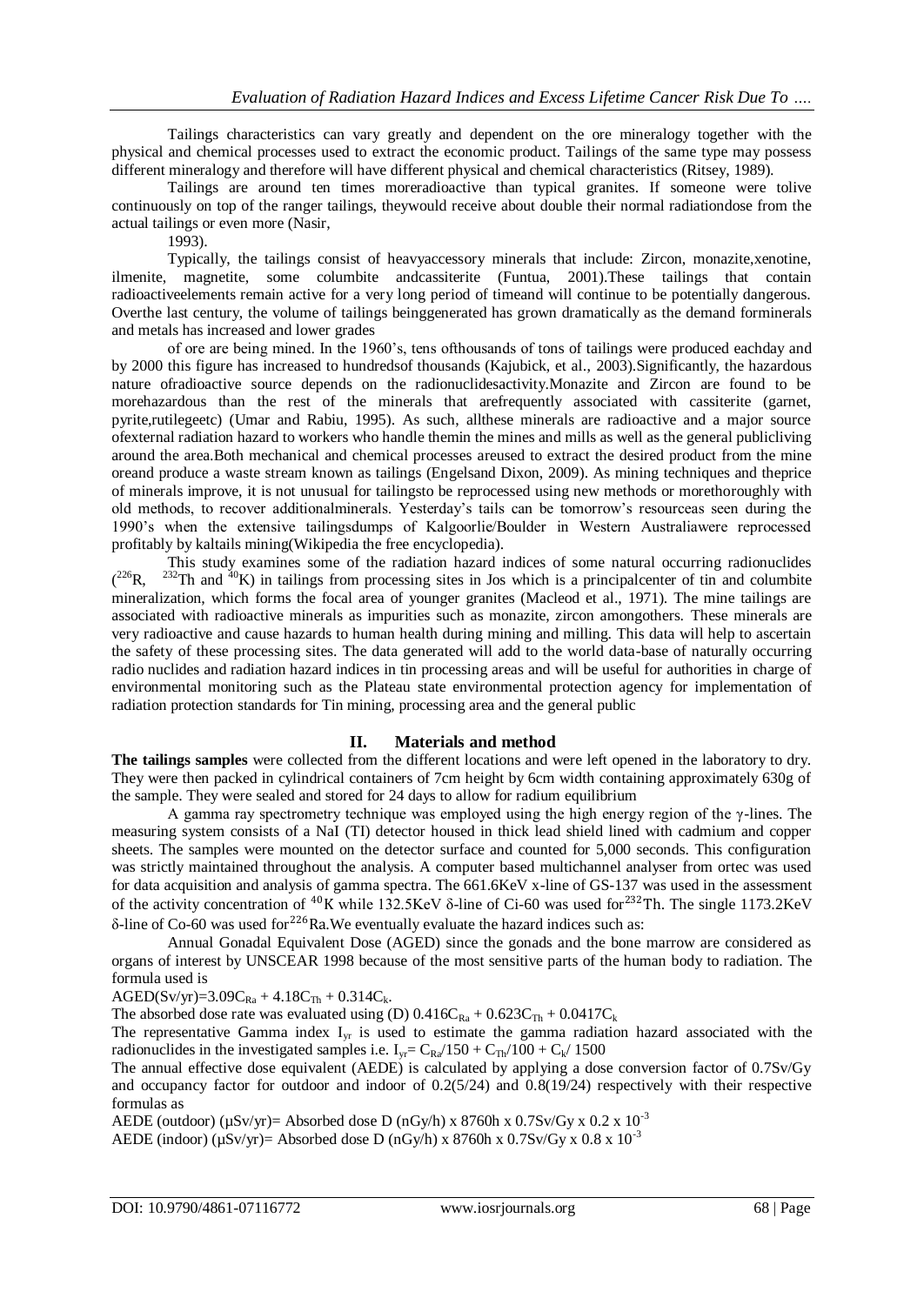While the excess lifetime cancer risk deals with the probability of developing cancer over a lifetime at a given exposure level. It is given as ELCR= AEDE x DL x RF where DL is the average duration of life estimated at 70 years and RF is the risk factor.

|                                                  |                                            | <i><b>Restarts Tring Tringly Sip</b></i> |                                            |  |  |  |  |  |
|--------------------------------------------------|--------------------------------------------|------------------------------------------|--------------------------------------------|--|--|--|--|--|
| Table 1: Activity Concentration of Radionuclides |                                            |                                          |                                            |  |  |  |  |  |
| sample no.                                       | $40\overline{\rm K}$ (Bgkg <sup>-1</sup> ) | $\sqrt[226]{Ra (Bgkg^{-1})}$             | $\sqrt[232]{\text{Th} (\text{Bgkg}^{-1})}$ |  |  |  |  |  |
|                                                  |                                            |                                          |                                            |  |  |  |  |  |
| A1                                               | 5809.6±298.7                               | $1004.8 \pm 136.1$                       | 17523.6±205.1                              |  |  |  |  |  |
| A2                                               | $6065.9 \pm 278.8$                         | 819.9±120.1                              | $15604.5 \pm 194.8$                        |  |  |  |  |  |
| A <sub>3</sub>                                   | 4772.5±230.4                               | $661.4 \pm 171.1$                        | 14793.4±165.4                              |  |  |  |  |  |
| A <sub>4</sub>                                   | 4299.4+197.2                               | $1302.8 + 165.3$                         | 14954.4+170.8                              |  |  |  |  |  |
| A <sub>5</sub>                                   | 6037.0+287.7                               | $681.1 + 179.0$                          | 16040.9+179.3                              |  |  |  |  |  |
| A6                                               | 5499.9+280.0                               | $674.2 + 111.6$                          | 18882.4±218.1                              |  |  |  |  |  |
| A7                                               | 2849.0±230.3                               | $1217.1 \pm 191.3$                       | 14602.9±205.7                              |  |  |  |  |  |
| A8                                               | 6415.7+279.7                               | $609.8 + 179.2$                          | 18528.8±216.1                              |  |  |  |  |  |
| A9                                               | $5535.1 \pm 266.1$                         | $564.4 + 106.0$                          | 14921.4+156.5                              |  |  |  |  |  |
| A10                                              | 7081.6+278.8                               | 549.3+173.7                              | 19972.5+202.1                              |  |  |  |  |  |
| <b>A11</b>                                       | 9021.6±373.7                               | 364.9±176.4                              | 22583.3±247.7                              |  |  |  |  |  |
| A12                                              | 909.3±154.4                                | $826.2 \pm 96.7$                         | $5055.5 \pm 102.0$                         |  |  |  |  |  |
| A13                                              | 7899.8±359.7                               | $533.1 \pm 115.0$                        | 20222.7±218.1                              |  |  |  |  |  |
| A14                                              | $10423.2+406.6$                            | $864.2 + 196.8$                          | 27930.0+257.8                              |  |  |  |  |  |

|     | III. |  |  |  | <b>Results And Analysis</b> |  |
|-----|------|--|--|--|-----------------------------|--|
| . . |      |  |  |  |                             |  |

**Table 2:** Radiation Hazard Indices

| <b>Sample</b>  | Requiv.  | Rep. gamma | <b>AGED</b> | Hex    | Hin    | Absorbed                 | <b>AEDE</b>    | <b>AEDE</b>    | $ELCR X10^-$ |
|----------------|----------|------------|-------------|--------|--------|--------------------------|----------------|----------------|--------------|
| no.            | (Bq/kg)  | index      | (Sv/yr)     |        |        | dose(nGvh <sup>1</sup> ) | <b>Indoor</b>  | outdoor        | 6            |
|                |          |            |             |        |        |                          | $(\Box$ sv/yr) | $(\Box$ sv/yr) |              |
| A1             | 26510.89 | 185.81     | 78177.69    | 71.58  | 74.30  | 11588.63                 | 56849.18       | 14212.30       | 49743.05     |
| A2             | 23601.41 | 165.56     | 69664.99    | 67.20  | 65.94  | 10322.14                 | 50636.29       | 12659.07       | 44306.74     |
| A <sub>3</sub> | 22183.45 | 155.53     | 65378.70    | 59.90  | 61.69  | 9691.28                  | 47541.54       | 11885.39       | 41598.86     |
| A <sub>4</sub> | 23018.65 | 161.10     | 67885.06    | 62.15  | 65.68  | 10067.86                 | 49388.89       | 12347.22       | 43215.29     |
| A <sub>5</sub> | 24084.44 | 168.97     | 71051.18    | 65.03  | 66.87  | 10527.81                 | 51645.22       | 12911.31       | 45189.57     |
| A6             | 28099.52 | 196.99     | 82738.68    | 75.87  | 77.69  | 12266.80                 | 60176.01       | 15044.00       | 52654.00     |
| A7             | 22318.62 | 156.04     | 65695.55    | 60.26  | 63.55  | 97479.50                 | 478195.44      | 11956.79       | 41848.77     |
| A8             | 27599.99 | 193.63     | 81349.20    | 74.52  | 76.17  | 12055.65                 | 59140.2        | 14785.05       | 51747.66     |
| A9             | 22328.21 | 156.67     | 65853.47    | 60.29  | 61.81  | 9757.76                  | 47867.67       | 11966.71       | 41883.49     |
| ${\bf A10}$    | 29655.26 | 208.11     | 87406.01    | 80.07  | 81.56  | 12952.00                 | 63537.33       | 15884.34       | 55595.17     |
| A11            | 33353.68 | 234.28     | 98358.52    | 90.06  | 91.04  | 14569.01                 | 71469.74       | 17867.44       | 62536.04     |
| A12            | 8125.58  | 56.67      | 23970.47    | 21.94  | 24.17  | 3559.09                  | 17459.47       | 4364.87        | 15277.03     |
| A13            | 30059.85 | 211.05     | 88658.70    | 81.16  | 82.60  | 13134.01                 | 64430.20       | 16107.55       | 56376.43     |
| A14            | 41606.69 | 292.01     | 122690.66   | 112.34 | 114.70 | 18178.44                 | 89176.16       | 22294.04       | 78029.13     |



**Figure 1.**Annual Gonadal Equivalent compared with standard value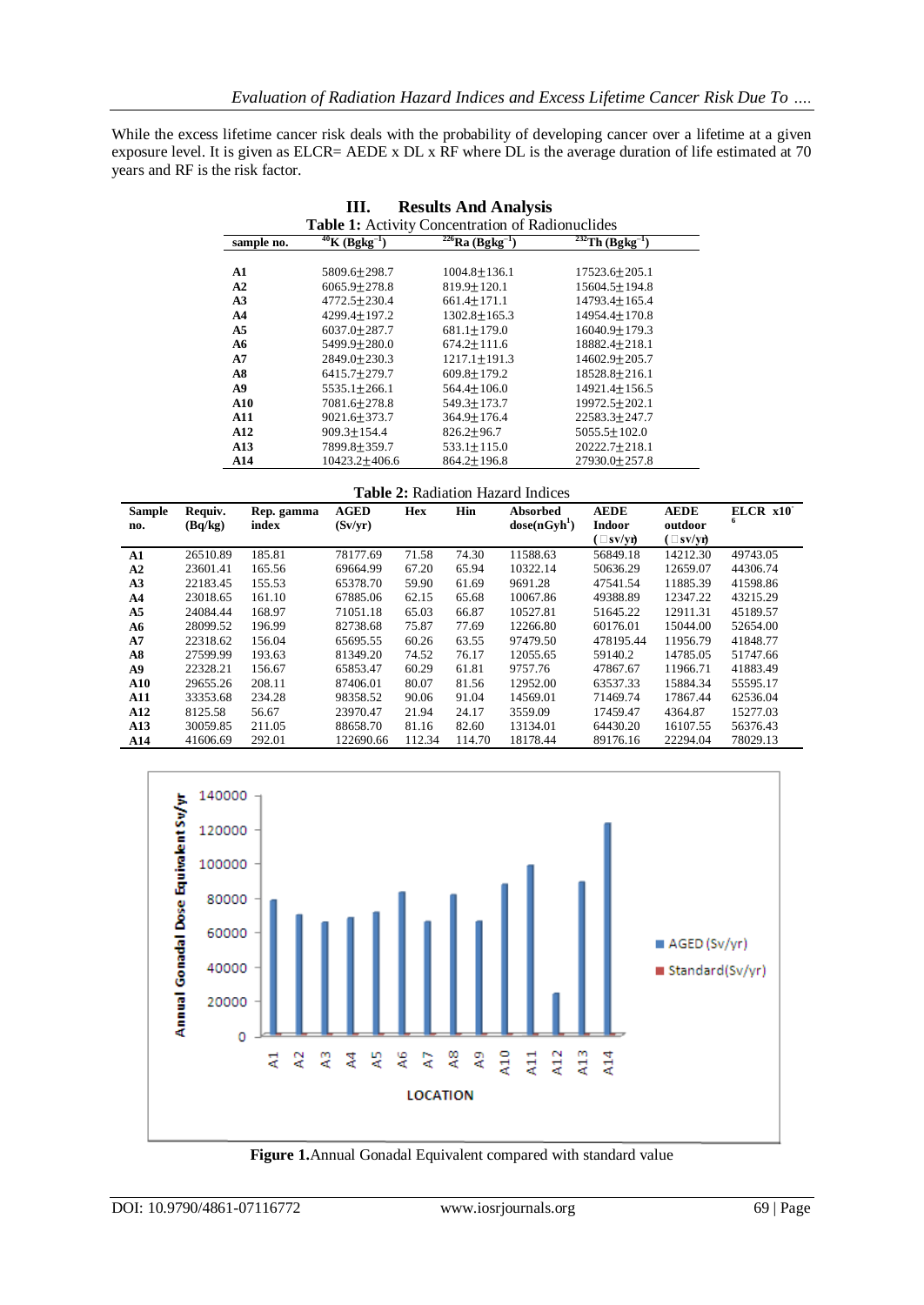



**Figure 2**. Radium Equivalent compared with Standard Value





**Figure 4**. Rep. Gamma Index compared with standard value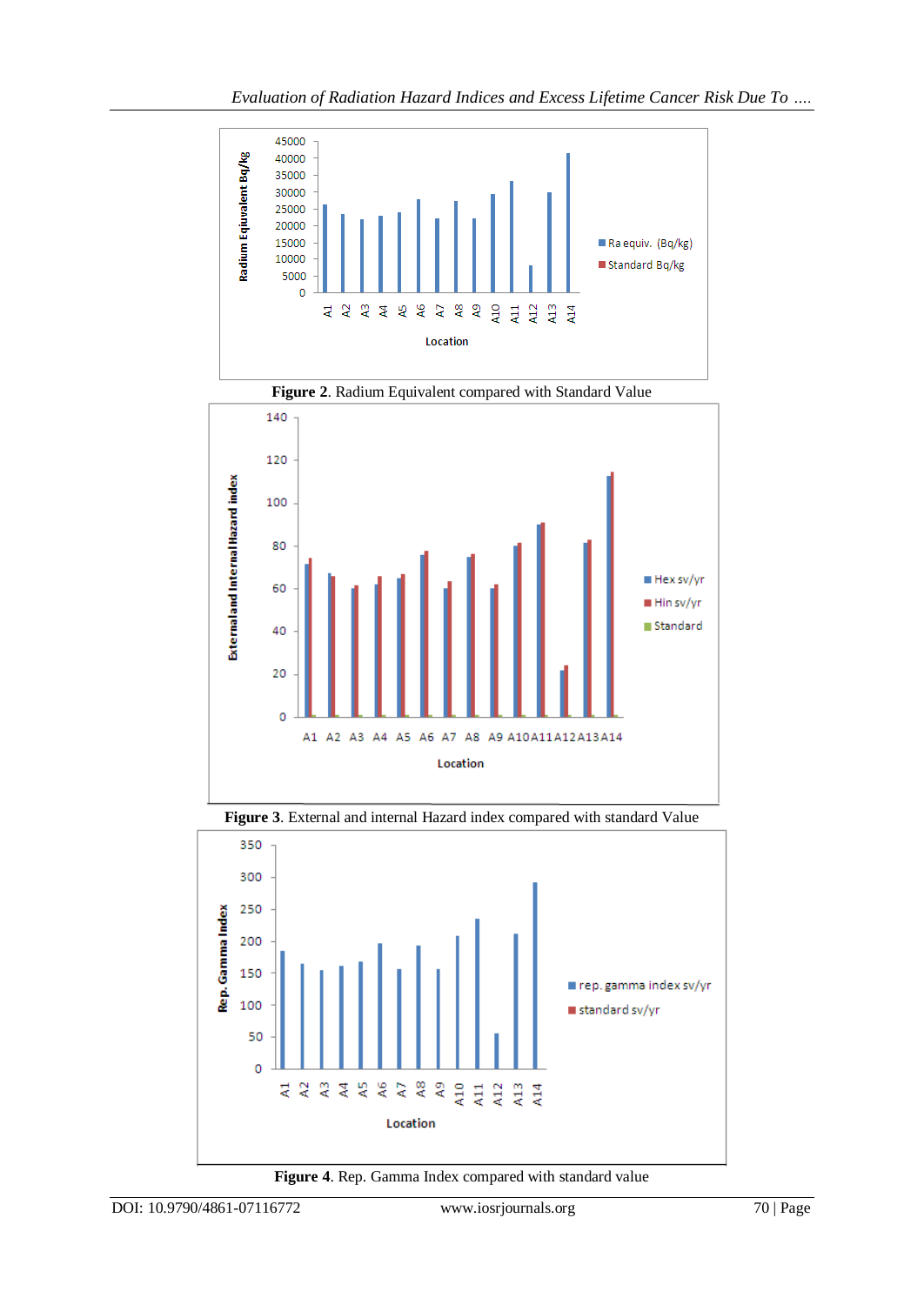





**Figure 6**. Annual Effective Dose Equivalent (outdoor) Compared with Standard Value